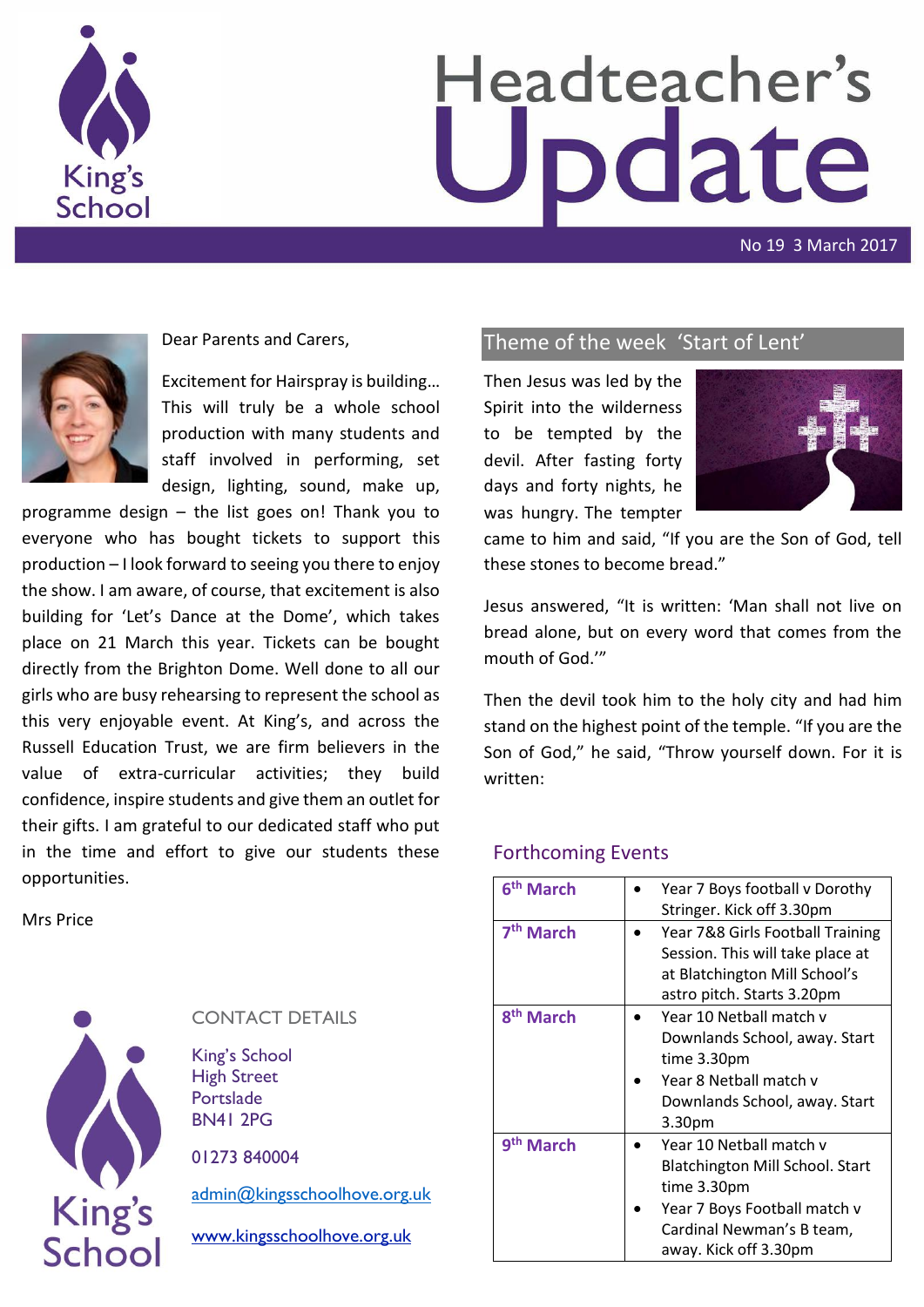## Headteacher's Update **King's School**

"'He will command his angels concerning you, and they will lift you up in their hands, so that you will not strike your foot against a stone.'"

Jesus answered him, "It is also written: 'Do not put the Lord your God to the test.' "

Again, the devil took him to a very high mountain and showed him all the kingdoms of the world and their splendour. "All this I will give you," he said, "if you will bow down and worship me."

Jesus said to him, "Away from me, Satan! For it is written: 'Worship the Lord your God, and serve him only.'"

Then the devil left him, and angels came and attended him.

*Matthew 4:1-11 New International Version*

#### Student of the week



Year 7: Lily for an extremely well presented creative moodboard in Design Technology.

Year 10: Gavin for his consistently positive and enthusiastic attitude in PSHE. He offers fantastic questions and answers and is always engaged.



#### Student Language

We would be grateful if you could speak to your child in general terms about their use of language in school. We always challenge students who are heard swearing, blaspheming or using racist, sexist or homophonic language in school, even if they feel they are using such language in a 'jokey' way with their friends. All use of discriminatory or inappropriate language is unacceptable in school. We also challenge students on their use of language when in their school uniforms outside of school. The vast majority of our students are very respectful in their use of language and we are committed to maintaining a school community free of swearing and discriminatory language. Thank you for your support with this matter.

#### Year 9 Options Update



We are getting closer to finishing off the Key Stage 4 choices process and are happy to announce that we will be offering more vocational courses in both Business and

Enterprise and Sport. We will talk to those affected in the coming weeks and will be in a position to confirm all choices confirmed by the Easter holidays.

#### Let's Dance 2017

On Tuesday 21st March our Dance Squad will be performing at the Brighton Dome as part of the Let's Dance Festival. The girls have been working hard on their routine over the last few months, alongside

Year 8: Isobel for her honesty and responsible attitude in handing in £55 she found in the street on her way to school to try and reunite it with its owner.





Year 9: Alfie for his phenomenal progress in Geography. He plays an active role in class discussion and has a fantastic independent work ethic to ensure all work is complete to an excellent standard.